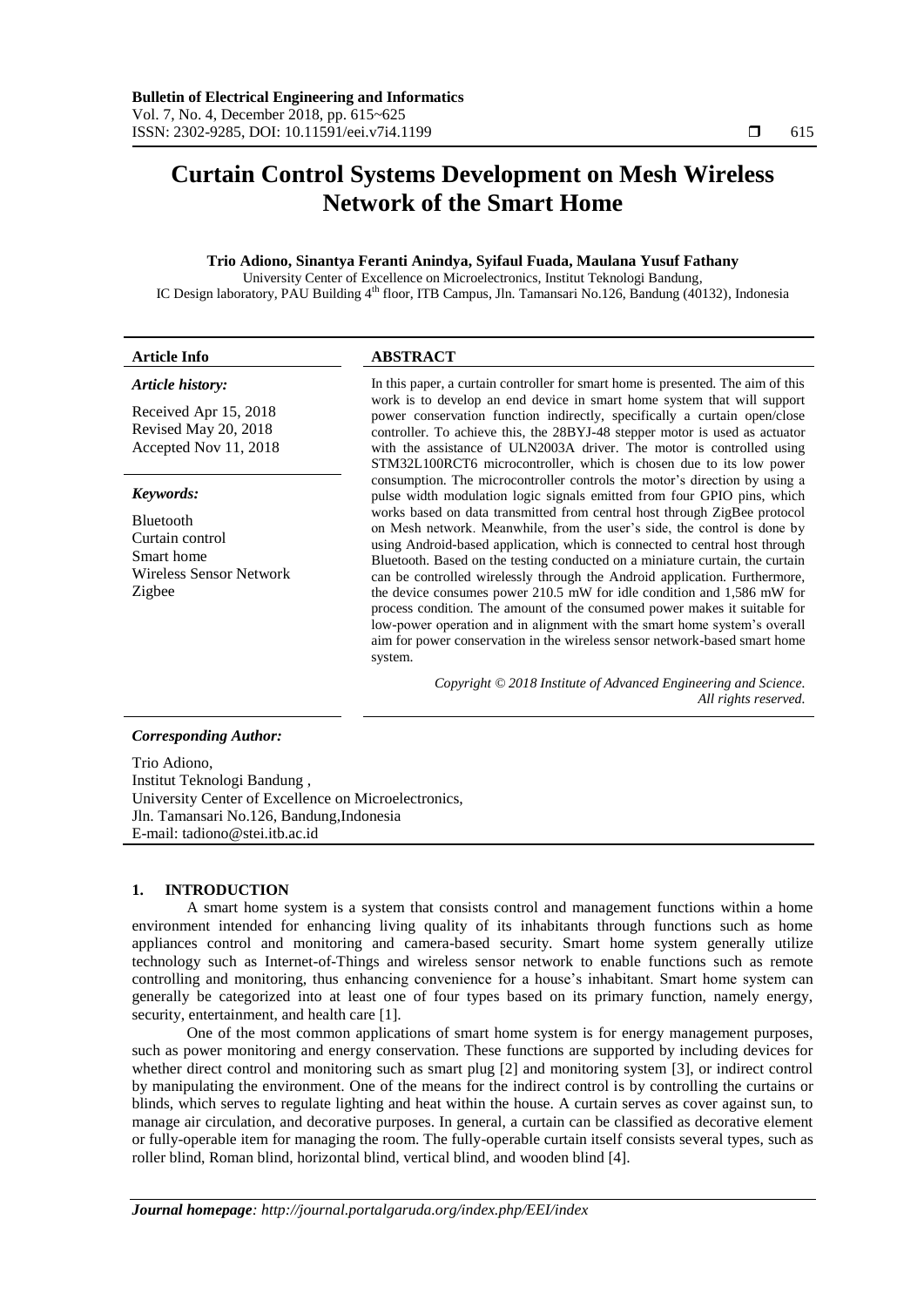Within some existing smart home systems, the controller integrated into the system is usually used for controlling horizontal blind Figure 1a and vertical blind Figure 1b curtains. Horizontal blind curtains are normally used within office perimeter, while residential area primarily uses vertical blind curtains. The blinds consist fin-like structure made from materials such as aluminum, wood, or textile materials such as cotton. The curtain is intended to assist with power conservation tasks albeit indirectly, such as temperature control and managing when lamps should be activated. There are several methods to control curtain through smart home system, such as wirelessly using radio frequency [5][6], SMS gateway [7], Bluetooth [8], or fully automated without remote control [9].

In the previous work, a prototype for wireless connectivity-based horizontal blind control has been established [10-11]. The curtain controller itself is one of the end-nodes of a wireless smart home structure as depicted in Figure 2, which consists an outdoor sub-system and indoor sub-system. The outdoor sub-system consists elements those cannot be accessed through WSN and requires Internet connection such as cloud server and mobile application, while the indoor sub-system consists devices within the WSN. Further explanation on the WSN is detailed on [12] and [13]. Aside from the sub-systems categorization, the elements of the proposed smart home network are divided into four types: end devices, nodes, host, and user interface. Beside the curtain controller, there are several other types of end devices developed for the proposed smart home system, namely temperature and humidity sensor [14], RGB LED lamp [15], power switcher [16], door lock [17], fan controller [18], and infrared remote controller [19].



 $(a)$  (b) Figure 1. The type of curtain: (a) horizontal blind; (b) vertical blind. The illustration is obtained from http://nazmagorden.yukbisnis.com

In this paper, the extension of previous work for curtain control is presented. The end result of this work is intended to be ready for implementation for real-life use case, in which an actual curtain can be controlled wirelessly to slide up or down using mobile device. To that end, there are several things those need to be considered: a) basic control function support, b) efficient (low-power and low-cost) hardware and software design, c) flexibility and mobility of device for ease of implementation.



Figure 2. Proposed WSN system, edited from [12] and [13] with permission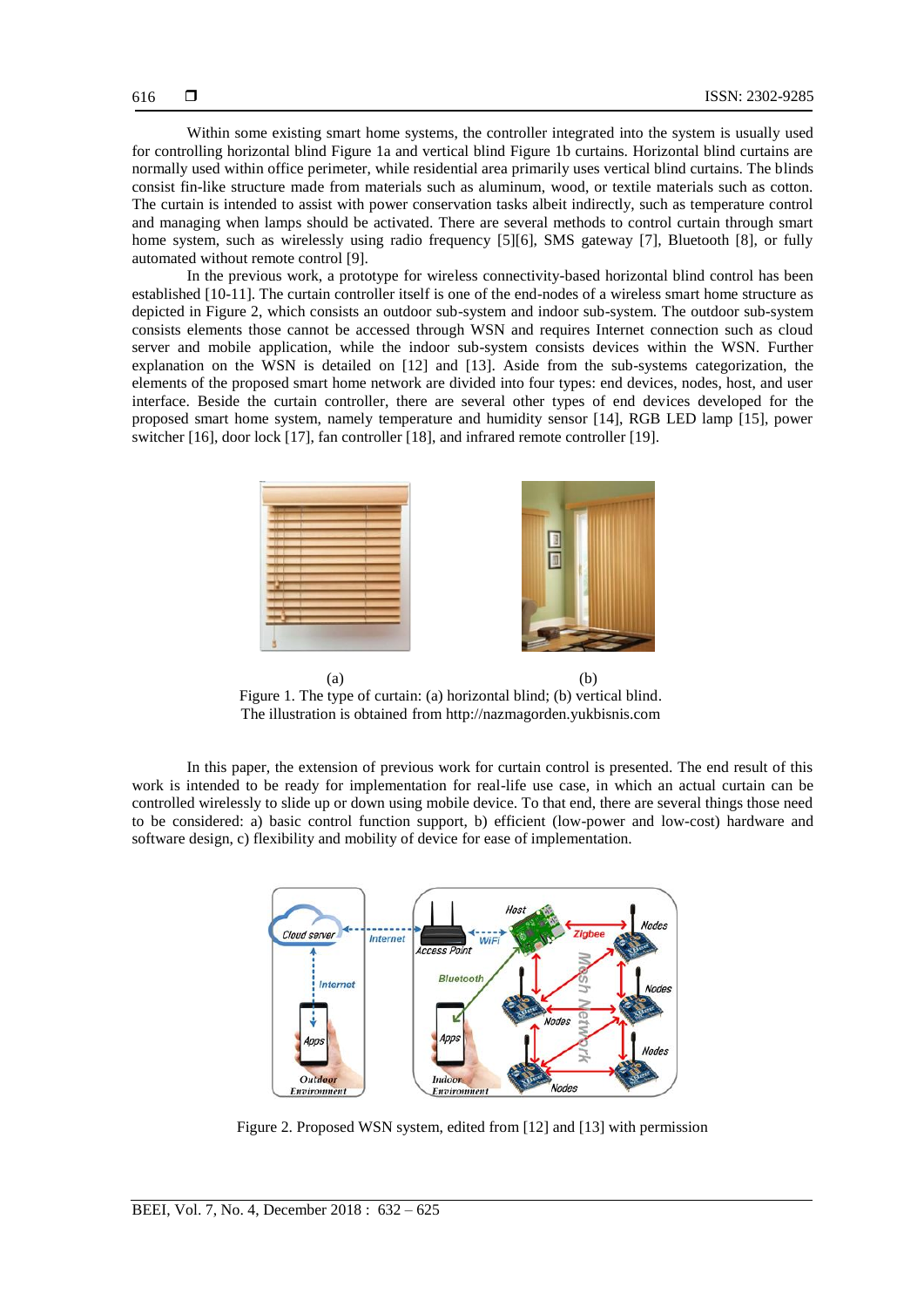# **2. METHODOLOGY**

# **2.1. System Specification**

The architecture of the device is depicted in Figure 3. The designed device uses stepper motor for controlling the curtain; as such, digital output control is required. To support such task, the microcontroller needs to be able to support low-power operation and have the following interfaces: at least four ports of general purpose input/output (GPIO), timer, and USART. The controller itself will be powered using  $5 V_{DC}$ voltage through DC adapter. From the user"s side, the device is a box-shaped object which will be placed statically (not a mobile device). The device is also equipped with several other interfaces, such as switch, reset and mode buttons, and micro-USB port. Figure 3 shows the control system architecture of the curtain in which the designed scenario is employed for an indoor environment purpose.



Figure 3. Architecture of the curtain control system

#### **2.2. WSN Design**

As previously stated, the curtain controller is part of a WSN designed for a smart home system. The WSN is designed using DigiMesh scheme from ZigBee technology. This scheme differs from the standard ZigBee nodes scheme that requires role initialization in each node. The ZigBee node consists one static coordinator that must not enter sleep mode, several routers those serve as "middlemen" for managing devices" data, and the end devices. Each end device has been programmed to send data to the host address.

In this work, Raspberry Pi 2 is utilized as the host of the WSN. The host serves as WSN gateway where all information and data communication between user and the WSN. Raspberry Pi 2 has four USB sockets and USART GPIO, which are used for connecting the Wi-Fi and Bluetooth modules (USB), as well as Zigbee module (UART). While ideally the host is used for managerial purposes within smart home system's platform layer, in this work the host's function is limited as one of the bridges between the WSN and the user. The user communicates with the host through Bluetooth and/or Wi-Fi, while the host will process the command and relay the result to the WSN via ZigBee.

#### **2.3. Processor Selection**

Based on the established specification, STM32L100RCT6 microcontroller chip is used as the device"s processor due to its low power consumption and cost. The processor is designed using HSI internal clock Figure 4 to minimize external clock (oscillator crystal) usage. The value of the internal clock frequency is 16 MHz.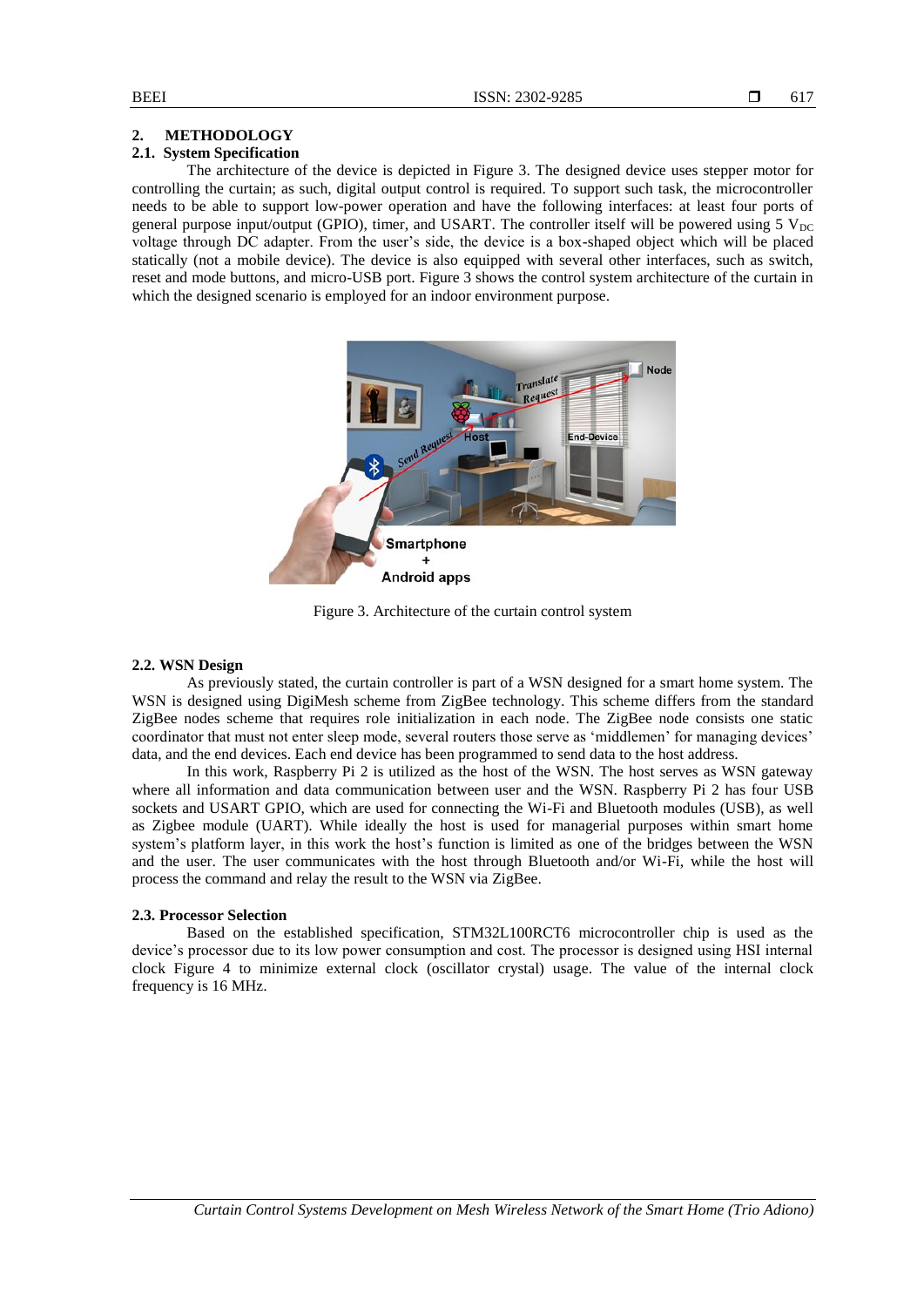

Figure 4. Internal clock configuration of STM32L100RCT6 [16]

## **2.4. Network Devices Selection**

In this work, ZigBee XBP9B-DMWT-012 is utilized as communication technology for the WSN"s end devices and nodes. The ZigBee technology is selected for its low power, flexibility, and ease of implementation. ZigBee communicates using serial communication interface with the main processor. To ensure extensive range coverage, ZigBee device can act as node in idle state, which in turn also allows data hopping.

# **2.5. Hardware Design**

The controller uses 4-wire unipolar stepper motor 28BYJ-48 as actuator, while the driver uses ULN2003A integrated circuit. The intrinsic circuit of IC ULN2003A of the Darlington circuit for current amplifier. The driver circuit is connected with the STM32L100RCT6 microcontroller using four GPIO ports, and the stepper motor is controlled using PWM method by utilizing the logic signals. The hardware structure for the curtain controller is depicted in Figure 5. The driver controls the stepper motor based on PWM, which will turn the motor clockwise (CW) or counter-clockwise (CCW). The direction of the motor is utilized to open or close the curtain.



Figure 5. Block diagram of curtain control hardware

## **2.6. Protocol Design**

The communication protocol for the device is designed base on the work reported in [21] and [22]. In general, the data packet transmitted in the WSN consists header with 3 bytes length, 2 bytes of device address, packet initialization byte in hexadecimal form, device-specific data payload, and 1 byte for checksum. For the curtain controller, the data payload consists 1 byte of  $0 - 100\%$  for the "control" command as shown in Figure 6.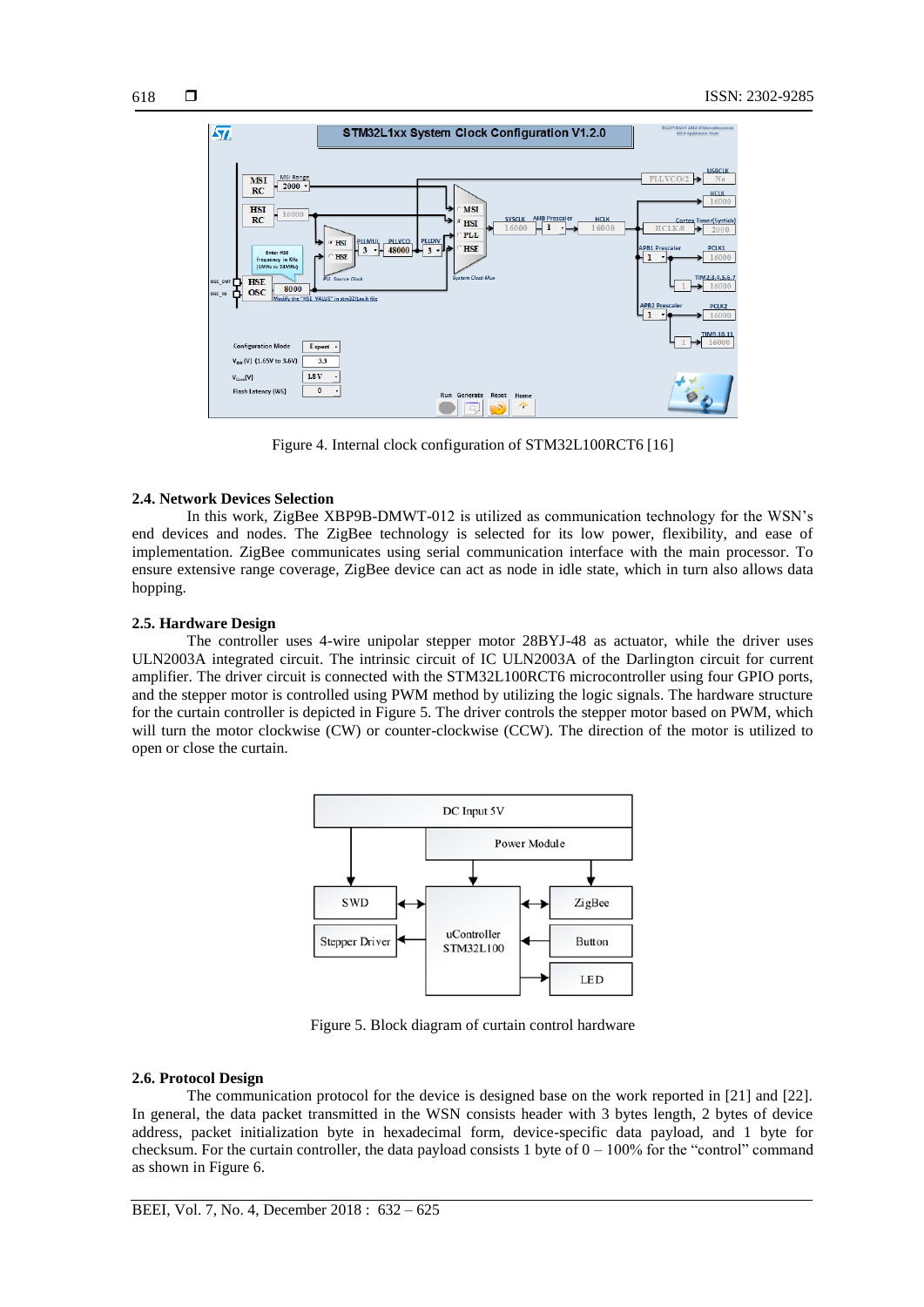| Header<br>$(3$ Byte) |    | Address<br>$(2)$ Byte) |               | Packet Init<br>$(1$ Byte) | Data Payload<br>$(1)$ Byte) | Check Sum<br>$(1)$ Byte) |  |
|----------------------|----|------------------------|---------------|---------------------------|-----------------------------|--------------------------|--|
|                      |    |                        | <b>Device</b> | Equip                     |                             |                          |  |
| 50                   | 4D | 45                     | 05            | 32                        | 80                          | $0 - 100\%$ (1 Byte)     |  |

Figure 6. Structure of packet data for curtain device

## **2.7. Software Design**

The flowchart design is based on previous work. A few adjustments are made, such as command execution using logic combination of four GPIO ports to control the motor rotation direction. The final flowchart is depicted in Figure 7.



Figure 7. Flowchart of curtain control

#### **2.8. Android Aplication Design**

The graphical user interface to control the curtain is part of the Android-based mobile application presented in [23] and [24]. The view of the curtain control section is depicted in Figure 8, while the workflow of the control from the application is illustrated in Figure 9.



Figure 8. The GUI of 'close' and 'open' the curtain control, from [23] and [24]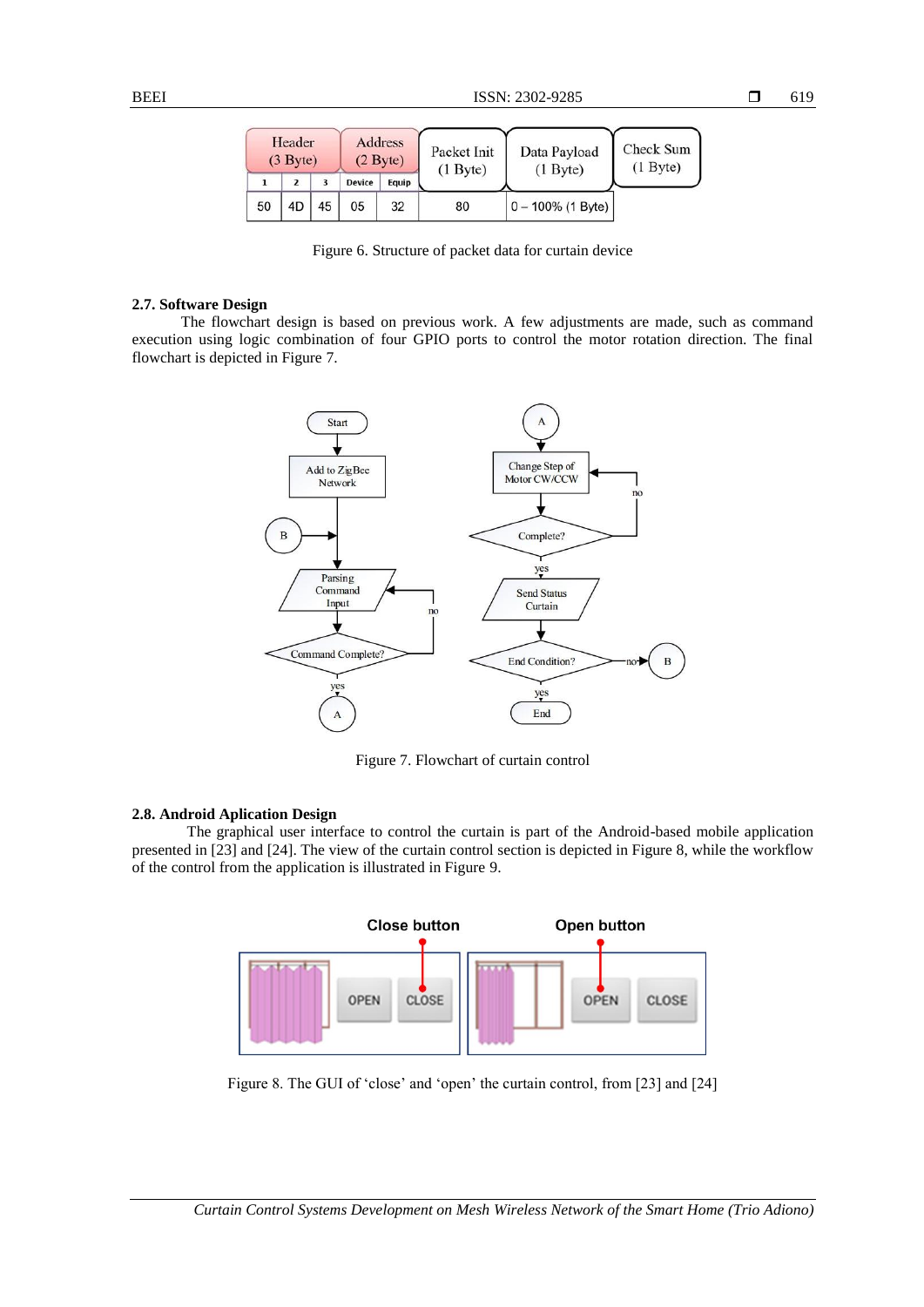

Figure 9. Flowchart of an Android application for controlling the Curtain device based on Bluetooth connection, from [23] and [24]

## **3. RESULT AND ANALYIS**

## **3.1. Software Implementation of the SH**

The software for the microcontroller is developed using *Keil uVision 5* as shown in Figure 10 and *Atollic TrueSTUDIO for ARM 5.4.1*. To support the task to be implemented, peripheral driver *STM32L1xx\_StdPeriph\_Driver* is used. The driver is then configured in the main code. Based on the specification from previous section, USART is the primary peripheral to be used for the network communication. As such, additional files in the form of *stm32lxx\_usart.c* and *stm32lxx\_usart.h* are added to the project. To avoid disturbance to the main computation process, a separate USART handler is required to overtake computation process when interruption in the form of incoming serial data happens. As such, the USART is configured as depicted in Table 1. While the interrupt handler for USART communication requires separate program function declaration. As such, the *USART\_IRQHandler* function is written as depicted in Table 2.



Figure 10. Keil uVision 5 environment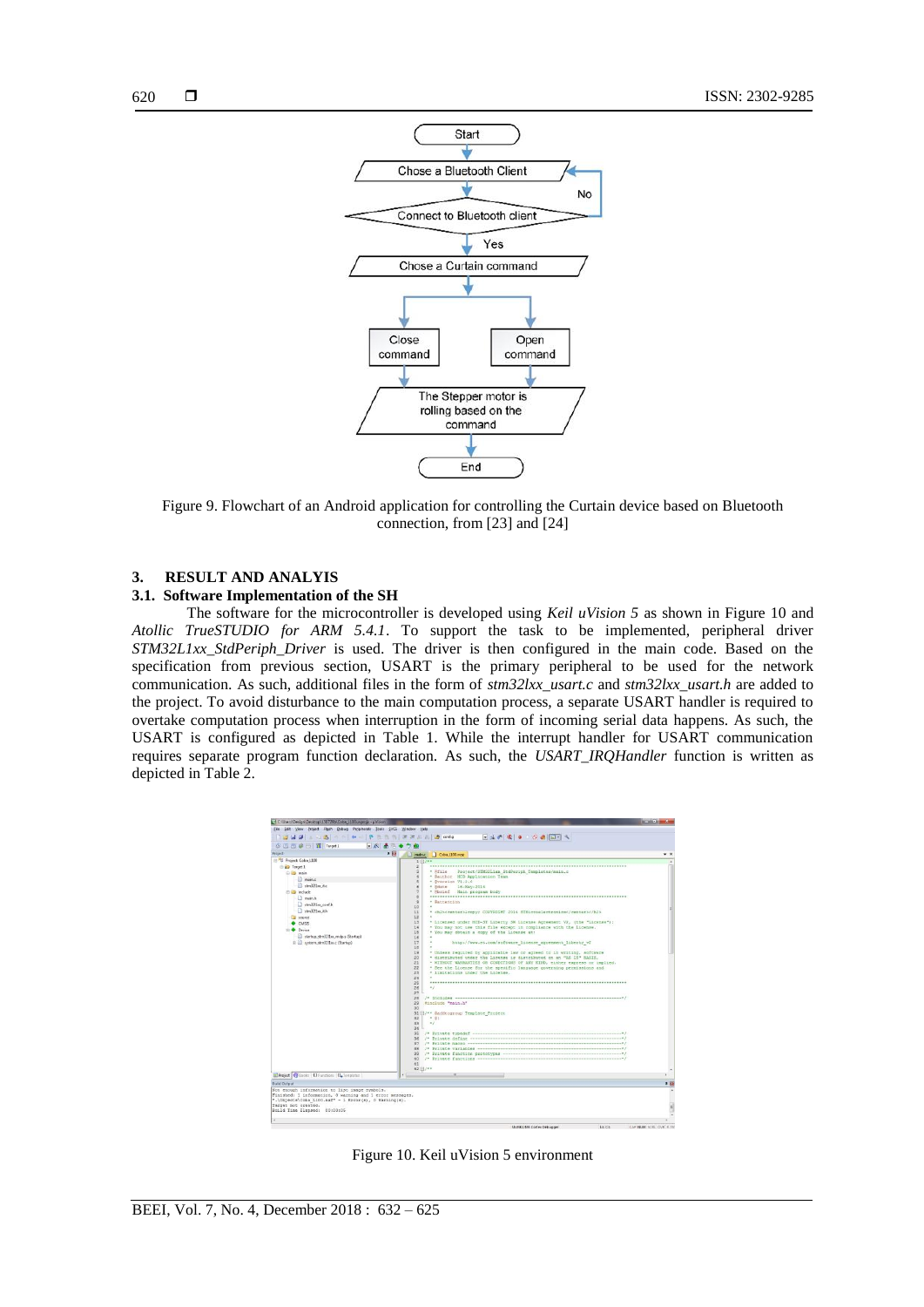#### Table 1. Source code for USART configuration

| Source code for USART configuration                              |
|------------------------------------------------------------------|
| void USART3_Configure()                                          |
| ł                                                                |
| NVIC InitTypeDef NVIC InitStructure;                             |
| GPIO_InitTypeDef GPIO_InitStructure;                             |
| USART InitTypeDef USART InitStructure;                           |
| /* GPIOC & USART3 clock enable */                                |
| RCC_AHBPeriphClockCmd(RCC_AHBPeriph_GPIOC, ENABLE);              |
| RCC_APB1PeriphClockCmd(RCC_APB1Periph_USART3, ENABLE);           |
| /* Enable USART1 IRQ Channel (Vector Interrupt)*/                |
| $NVIC_$ InitStructure.NVIC_IRQChannelPreemptionPriority = 0;     |
| NVIC InitStructure.NVIC IROChannelSubPriority = $0$ ;            |
| NVIC InitStructure.NVIC IROChannelCmd = ENABLE;                  |
| NVIC InitStructure.NVIC IROChannel = USART3 IROn;                |
| NVIC_Init(&NVIC_InitStructure);                                  |
| /* Configure USART Tx & Rx as alternate function */              |
| GPIO InitStructure.GPIO Pin = GPIO Pin $10$   GPIO Pin $11$ ;    |
| GPIO_InitStructure.GPIO_Mode = GPIO_Mode_AF;                     |
| GPIO InitStructure.GPIO Speed = GPIO Speed $40MHz$ ;             |
| $GPIO$ _InitStructure.GPIO_OType = $GPIO$ _OType_PP;             |
| GPIO_InitStructure.GPIO_PuPd = GPIO_PuPd_UP;                     |
| GPIO Init(GPIOC, &GPIO InitStructure);                           |
| /* Mux out USART1 Tx & Rx $*/$                                   |
| GPIO PinAFConfig(GPIOC, GPIO PinSource10, GPIO AF USART3); // TX |
| GPIO_PinAFConfig(GPIOC, GPIO_PinSource11, GPIO_AF_USART3); // RX |
| /* USART InitStruct members default value */                     |
| USART_InitStructure.USART_BaudRate = 9600;                       |
| USART InitStructure.USART WordLength = USART WordLength 8b;      |
| USART_InitStructure.USART_StopBits = USART_StopBits_1;           |
| USART InitStructure.USART Parity = USART Parity No:              |
| USART_InitStructure.USART_Mode = USART_Mode_Rx   USART_Mode_Tx;  |
| USART InitStructure.USART HardwareFlowControl =                  |
| USART_HardwareFlowControl_None;                                  |
| /* USART configuration $*/$                                      |
| USART_Init(USART3, &USART_InitStructure);                        |
| /* Enable USART */                                               |
| USART Cmd(USART3, ENABLE);                                       |
| /* Enable Receiver Interrupt */                                  |
| USART_ITConfig(USART3, USART_IT_RXNE, ENABLE);                   |
| }                                                                |

Table 2. Source code for USART handler function

Source code for USART handler function void USART3\_IRQHandler(void) { volatile unsigned int IIR;  $IIR = IISART3-SR$ if (IIR & USART\_FLAG\_RXNE) { // read interrupt USART3->SR &= ~USART\_FLAG\_RXNE; // clear interrupt } DataUsart3 = USART3->DR; //GPIO\_ToggleBits(GPIOC, GPIO\_Pin\_9); // green led }

## **3.2. Software Implementation of the Curtain Control**

The software implementation of the curtain controller is based on the I/O logic combination to activate the driver of the stepper motor. To set the speed of stepper motor, a delay function is added for every change of step. The delay value is based on the SysTick handler"s value, which by default is set to 1 milisecond. The accuracy of 28BYJ-47 stepper motor movement is 5.625°/64, meaning that in every step there is angle change of 0.087890625°. As such, 4096 steps are required for one full rotation. To allow this, four GPIO pins are used for controlling the stepper motor, namely pins 6, 7, 0, and 1. In this work, one run of the procedure will move the motor by 8 steps. As such, 512 runs (loops) will be required for the motor to perform one full rotation. The GPIO configuration is depicted in Table 3, while the configuration of the GPIO logic combination is depicted in Table 4.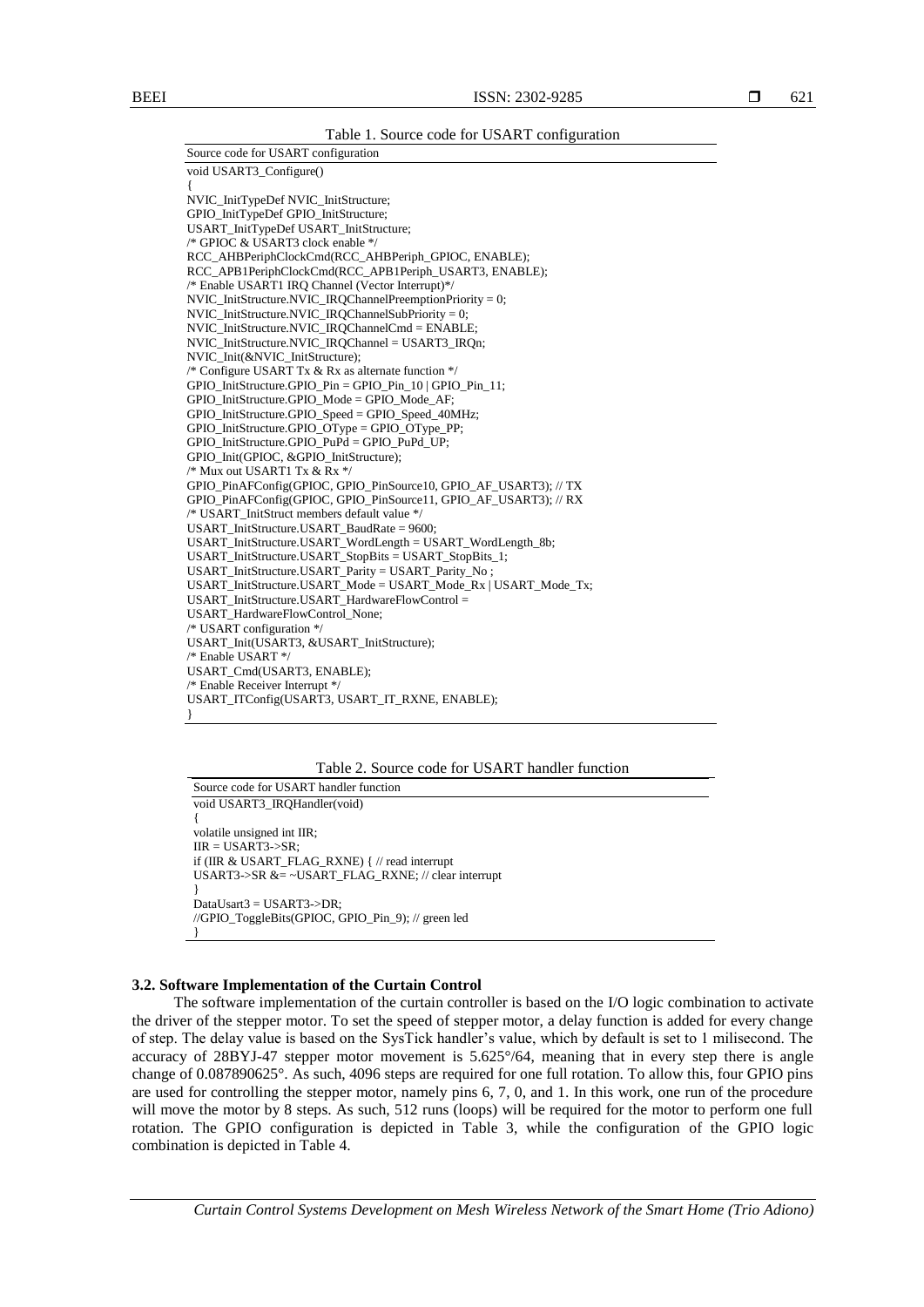| Table 3. Source Code for Configuration of the GPIO                         |  |  |  |
|----------------------------------------------------------------------------|--|--|--|
| Source Code for Configuration of the GPIO                                  |  |  |  |
| $\frac{1}{2}$ GPIO Init                                                    |  |  |  |
| GPIO InitTypeDef GPIO InitStructure; // Initialization Structure           |  |  |  |
| RCC_AHBPeriphClockCmd(RCC_AHBPeriph_GPIOC, ENABLE); // Enable              |  |  |  |
| <b>GPIOC</b> clock                                                         |  |  |  |
| // GPIO Configuration                                                      |  |  |  |
| $GPIO_$ InitStructure. $GPIO_$ Pin = $GPIO_$ Pin $_6$   $GPIO_$ Pin $_7$ ; |  |  |  |
| GPIO InitStructure.GPIO Mode = GPIO Mode OUT;                              |  |  |  |
| $GPIO$ _InitStructure.GPIO_OType = $GPIO$ _OType_PP;                       |  |  |  |
| GPIO InitStructure.GPIO PuPd = GPIO PuPd UP;                               |  |  |  |
| GPIO Init(GPIOC, &GPIO InitStructure);                                     |  |  |  |
| RCC AHBPeriphClockCmd(RCC AHBPeriph GPIOB, ENABLE); // Enable              |  |  |  |
| GPIOC clock                                                                |  |  |  |
| GPIO InitStructure.GPIO Pin = GPIO Pin $0 \mid$ GPIO Pin 1;                |  |  |  |
| GPIO InitStructure.GPIO Mode = GPIO Mode OUT;                              |  |  |  |
| $GPIO\_InitStructure.GPIO_OType = GPIO_OType_PP;$                          |  |  |  |
| GPIO InitStructure.GPIO PuPd = GPIO PuPd UP;                               |  |  |  |
| GPIO Init(GPIOB, & GPIO InitStructure);                                    |  |  |  |

Table 4. The software design for the command of logic combination on the stepper motor

software design for the command of logic combination on the stepper motor  $for(logp=0;logp<511;logp++)$ { GPIO\_WriteBit(GPIOC, GPIO\_Pin\_6, Bit\_RESET); GPIO\_WriteBit(GPIOC, GPIO\_Pin\_7, Bit\_RESET); GPIO\_WriteBit(GPIOB, GPIO\_Pin\_0, Bit\_RESET); GPIO\_WriteBit(GPIOB, GPIO\_Pin\_1, Bit\_SET); Delay $(1)$ ; GPIO\_WriteBit(GPIOC, GPIO\_Pin\_6, Bit\_RESET); GPIO\_WriteBit(GPIOC, GPIO\_Pin\_7, Bit\_RESET); GPIO\_WriteBit(GPIOB, GPIO\_Pin\_0, Bit\_SET); GPIO\_WriteBit(GPIOB, GPIO\_Pin\_1, Bit\_SET);  $Delay(1);$ GPIO\_WriteBit(GPIOC, GPIO\_Pin\_6, Bit\_RESET); GPIO\_WriteBit(GPIOC, GPIO\_Pin\_7, Bit\_RESET); GPIO\_WriteBit(GPIOB, GPIO\_Pin\_0, Bit\_SET); GPIO\_WriteBit(GPIOB, GPIO\_Pin\_1, Bit\_RESET); Delay $(1)$ ; GPIO\_WriteBit(GPIOC, GPIO\_Pin\_6, Bit\_RESET); GPIO\_WriteBit(GPIOC, GPIO\_Pin\_7, Bit\_SET); GPIO\_WriteBit(GPIOB, GPIO\_Pin\_0, Bit\_SET); GPIO\_WriteBit(GPIOB, GPIO\_Pin\_1, Bit\_RESET); Delay(1); GPIO\_WriteBit(GPIOC, GPIO\_Pin\_6, Bit\_RESET); GPIO\_WriteBit(GPIOC, GPIO\_Pin\_7, Bit\_SET); GPIO\_WriteBit(GPIOB, GPIO\_Pin\_0, Bit\_RESET); GPIO\_WriteBit(GPIOB, GPIO\_Pin\_1, Bit\_RESET); Delay(1); GPIO\_WriteBit(GPIOC, GPIO\_Pin\_6, Bit\_SET); GPIO\_WriteBit(GPIOC, GPIO\_Pin\_7, Bit\_SET); GPIO\_WriteBit(GPIOB, GPIO\_Pin\_0, Bit\_RESET); GPIO\_WriteBit(GPIOB, GPIO\_Pin\_1, Bit\_RESET); Delay(1); GPIO\_WriteBit(GPIOC, GPIO\_Pin\_6, Bit\_SET); GPIO\_WriteBit(GPIOC, GPIO\_Pin\_7, Bit\_RESET); GPIO\_WriteBit(GPIOB, GPIO\_Pin\_0, Bit\_RESET); GPIO\_WriteBit(GPIOB, GPIO\_Pin\_1, Bit\_RESET); Delay(1); GPIO\_WriteBit(GPIOC, GPIO\_Pin\_6, Bit\_SET); GPIO\_WriteBit(GPIOC, GPIO\_Pin\_7, Bit\_RESET); GPIO\_WriteBit(GPIOB, GPIO\_Pin\_0, Bit\_RESET); GPIO\_WriteBit(GPIOB, GPIO\_Pin\_1, Bit\_SET); Delay(1); laststatus=0; }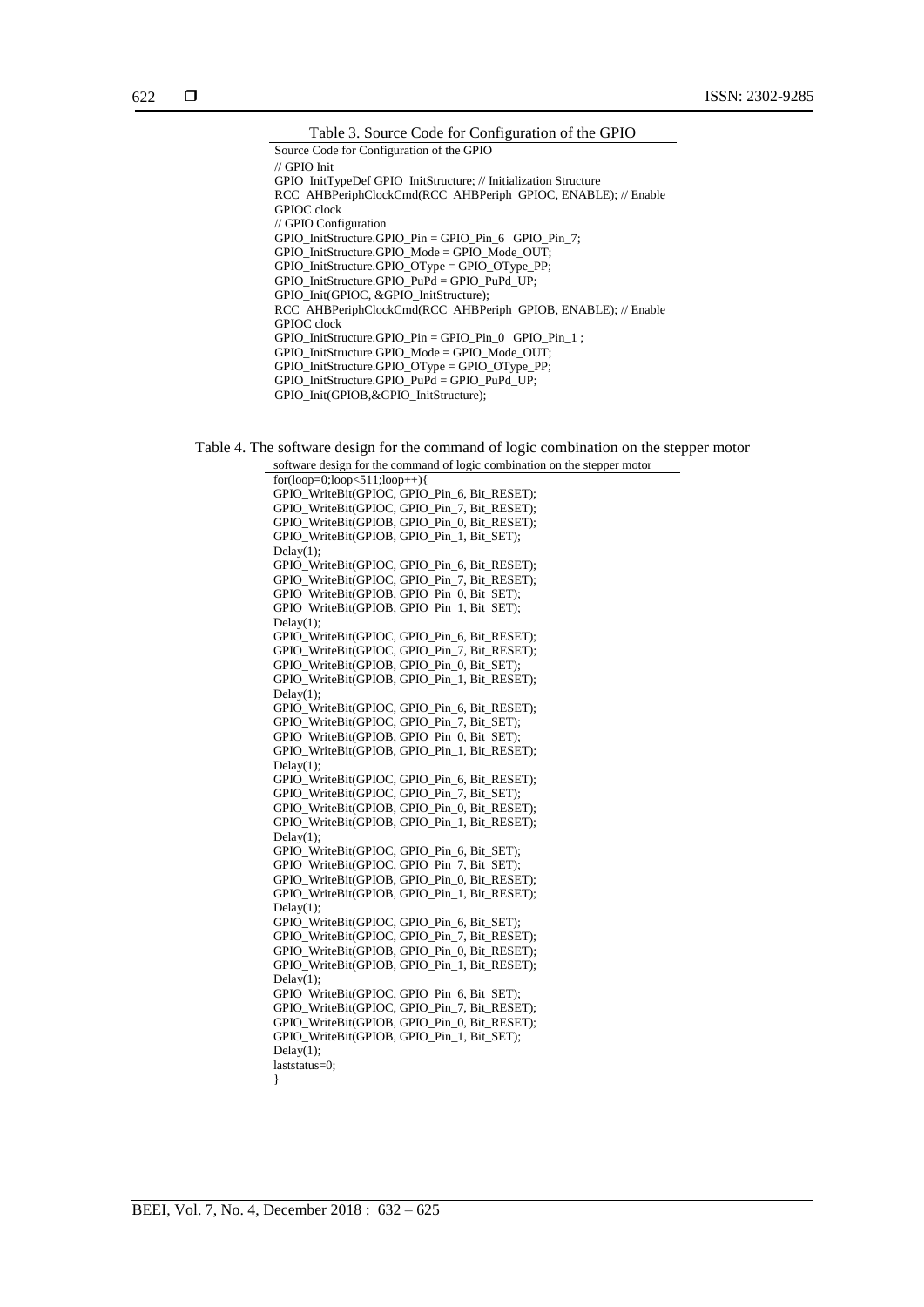## **3.3. Hardware Implementation**

The combined PCB design for the curtain controller is depicted in Figure 11. The device consists two printed circuit boards, each with two layers (top and bottom). After the assembly of the components, the boards are mounted and packed into the final product.



Figure 11. The PCB design for the curtain controller

#### **3.4. Functional Test**

The device performance is evaluated by using miniature curtain with vertical orientation to open and close the curtain Figure 12. The process that must be carried out is precisely same with the illustration in Figure 3. An initial setup is done by connecting the user"s smartphone to the host via Bluetooth. Later, the user must give a specific command to control the curtain by opening or closing. The host will translate its request and it will send a command to the node. Based on the testing conducted, the controller works as intended to open and close the curtain as visualized in Figure 13.



Figure 12. Setup for functional test result of curtain device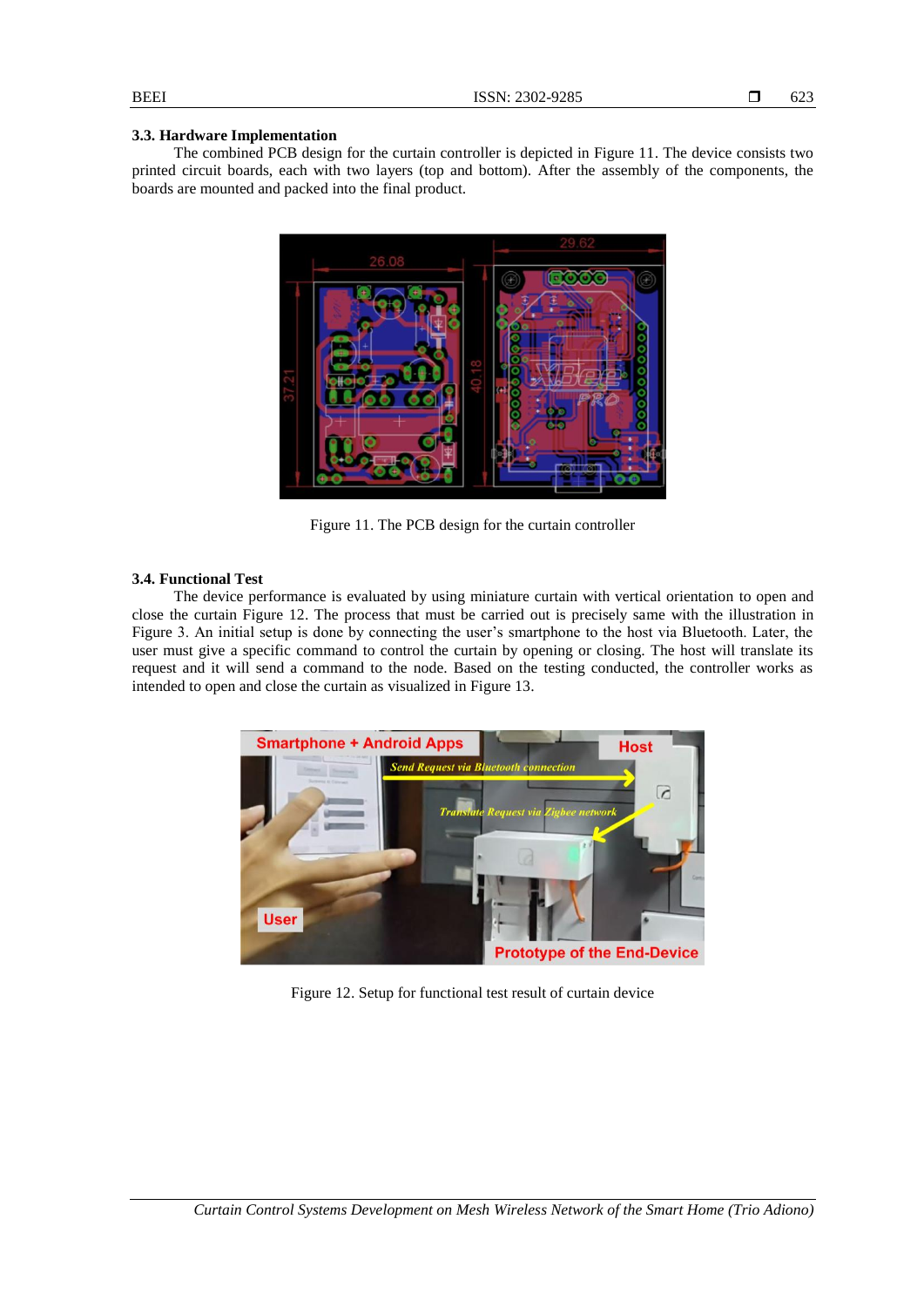

Figure 13. A photograph of the functional test for curtain control: (a) to close the curtain; (b) to open the curtain

|  | Table 5. Power Measurement of Curtain Controller |  |  |
|--|--------------------------------------------------|--|--|
|  |                                                  |  |  |

|                  | Current           |                          |  |  |
|------------------|-------------------|--------------------------|--|--|
| Input voltage    | Idle condition    | <i>Process condition</i> |  |  |
| $5V_{\text{pc}}$ | $42.1 \text{ mA}$ | 317.2 mA                 |  |  |

# **4. CONCLUSION**

In this work, a prototype curtain controller for a smart home system is designed well. The device utilizes STM32L100RCT6 microcontroller as a processor, which controls the 28BYJ-48 stepper motor using IC ULN2003A as a driver. The control is done by utilizing PWM to control the motor's direction (CW and CCW), which is then applied to open or close the curtain. Based on the testing conducted, the device works as intended, with 210.5 mW for idle condition and 1,586 mW for process condition of the power consumption. This proves the device is suitable for low-power smart home system on WSN architecture. We also design the Android application as a mobile user interface.

In the future, the device will be upgraded so it can support partial opening/closing for the curtain (e.g. have the curtain only opened by one-third). In addition, the curtain operation will be integrated with other devices such as the lamp and fan to ensure stable room environment.

#### **ACKNOWLEDGEMENTS**

This work was supported by the KEMRISTEK-DIKTI (Number 009/SP2H/LT/DRPM/IV/2017)

#### **REFERENCES**

- [1] Mendes TDP, Godina R, Rodrigues EMG, Matias JCO, Catalão JPS. Smart Home Communication Technologies and Applications: Wireless Protocol Assessment for Home Area Network Resources. Energies. 2015; 8(7): 7279-7311.
- [2] Chennakesavan C. Implementation of Cloud Connected Smart Plug with Energy Monitoring System. Indonesian Journal of Electrical Engineering and Computer Science (IJEECS). 2017; 8(3): 702-704.
- [3] Ryu CS, Hur CW. Monitoring System for Integrated Management of IoT-based Home Network. International Journal of Electrical and Computer Engineering (IJECE). 2016; 6(1): 375-380.
- [4] Anonymous. Get to know Blind; Types of Elegant Curtain Cover with Various Variants (In Indonesia) [Internet]. January 4, 2016 [January 8, 2018]. Available from: http://www.ianinterior.co.id/mengenal-blind-jenis-tiraipenutup-nan-elegan-dengan-berbagai-varian/.
- [5] Gunawan TS, Yaldi IRH, Kartiwi M, Mansor H. Performance Evaluation of Smart Home System using Internet of Things. International Journal of Electrical and Computer Engineering (IJECE). 2018; 8(1): 400-411.
- [6] Warjono S, Suwinardi, Sugiharto E, Ansori MI, Andewi H V. Curtain Controller with Radio Waves (In Indonesia). Jurnal Teknik Elektro Terapan (JTET). 2013; 2(3): 136-142.
- [7] Naeli M, Suleman. The prototype of Lamp and Curtains Controller Using Atmega8 Microcontroller Based on SMS Gateway (In Indonesia). Jurnal Bianglala Informatika. 2014; 2(2): 63-69.
- [8] Shuvo RR. Smart curtain control system using smart phone via Bluetooth. B.Sc Thesis. Dhaka: Electrical and Telecommunication Engineering, Faculty of Science and Engineering, East West University; 2016.
- [9] Ahmad AN, Dharmawan A. The prototype of Automation System Open Curtain Cover Based on Light Dependent Resistor (In Indonesia). International Journal of Electronics and Instrumentation System. 2011; 1(2): 21-34.
- [10] Adiono T, Fathany MY, Putra RVW, Afifah K, Santriaji MH, Lawu BL, Fuada S. Live Demonstration: MINDS-Meshed and Internet Networked Devices System for Smart Home. Proceedings of the 13th IEEE Asia Pacific Conference on Circuits and Systems (APCCAS). Jeju. 2016: 736-737. DOI: 10.1109/APCCAS.2016.7804031.